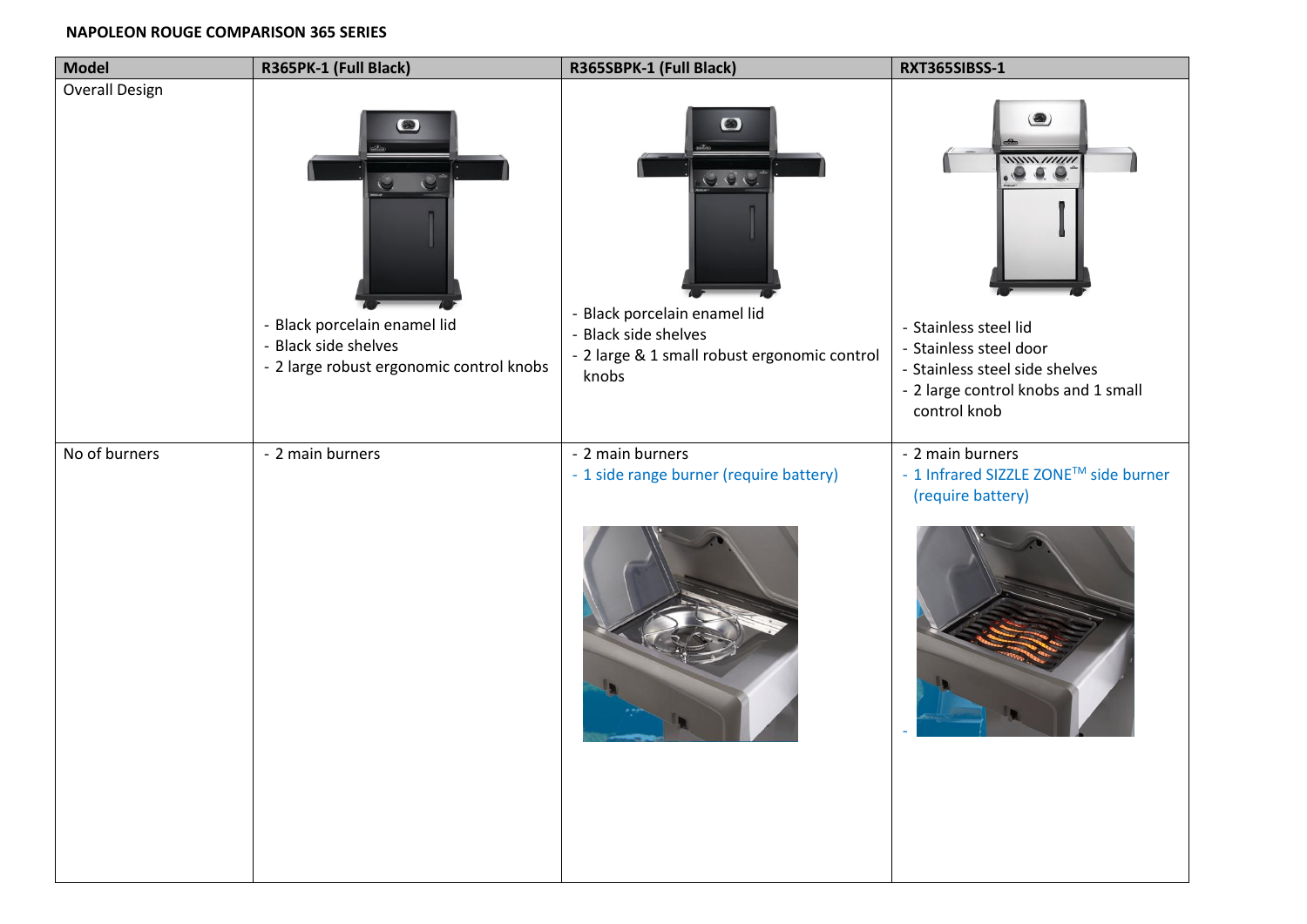| <b>Model</b>                                                                         | <b>R365PK</b>                                                                                                                                                 | R365SBPK                                                                      | RXT365SIBSS-1-RC                                                                          |
|--------------------------------------------------------------------------------------|---------------------------------------------------------------------------------------------------------------------------------------------------------------|-------------------------------------------------------------------------------|-------------------------------------------------------------------------------------------|
| Grills/Grid                                                                          |                                                                                                                                                               | Porcelainized Cast Iron Reversible Wave™ Grids                                |                                                                                           |
|                                                                                      |                                                                                                                                                               |                                                                               |                                                                                           |
| <b>Overall Unit Dimension</b>                                                        | Wide (Shelves up): 49" (124cm)<br>Wide (Shelves down): 32" (82cm)<br>Depth: 25" (64cm)<br>Height (Lid close): 48.5" (123cm)<br>Height (Lid open): 63" (160cm) |                                                                               |                                                                                           |
| No of burgers at main<br>grilling area<br>Base on 4" (10cm)<br><b>Diameter Patty</b> | $17 - 19$                                                                                                                                                     |                                                                               |                                                                                           |
| <b>Model</b>                                                                         | <b>R365PK</b>                                                                                                                                                 | R365SBPK                                                                      | RXT365SIBSS-1-RC                                                                          |
| Cooking area                                                                         | - Primary Cooking: 365 sq inches<br>Width: 51cm (20.25")<br>Depth: 45cm (18")                                                                                 | - Primary Cooking: 365 sq inches<br>Width: 51cm (20.25")<br>Depth: 45cm (18") | - Primary Cooking: 365 sq inches<br>Width: 51cm (20.25")<br>Depth: 45cm (18")             |
|                                                                                      | - Warming rack:<br>Width: 51cm<br>Depth: 16cm                                                                                                                 | - Warming rack:<br>Width: 51cm<br>Depth: 16cm                                 | - Warming rack:<br>Width: 51cm<br>Depth: 16cm<br>- Side Burner (Infrared):<br>Width: 23cm |
|                                                                                      |                                                                                                                                                               |                                                                               | Depth: 26cm                                                                               |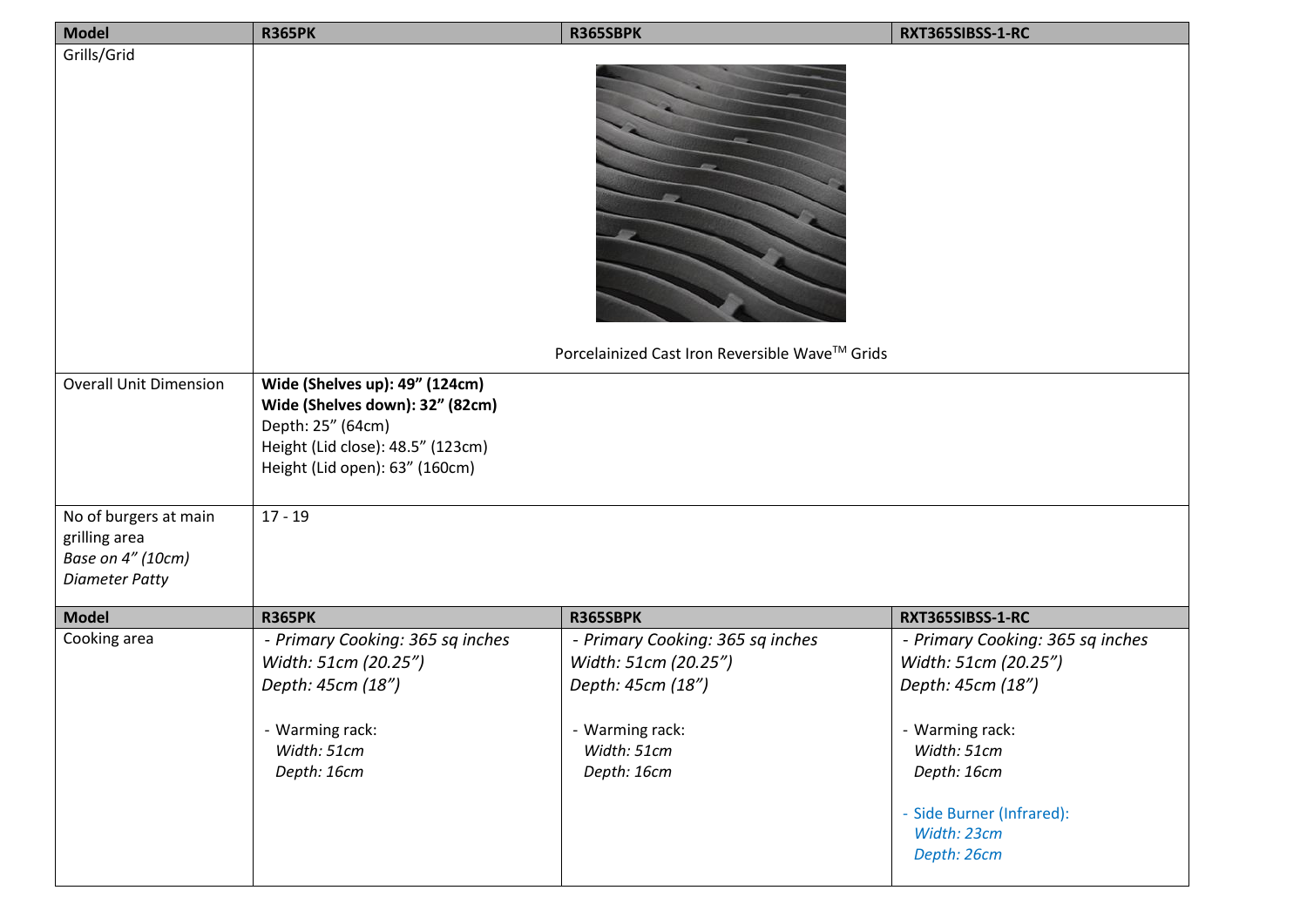| Output | <u>kW</u>              | kW                               | $k$ W                               |
|--------|------------------------|----------------------------------|-------------------------------------|
|        | - 2 x Main Burner      | 2 x Main Burner                  | - 2 x Main Burner                   |
|        | $2 X 5.25$ kW = 10.5kW | $2$ X 5.25kW = 10.5kW            | $2$ X 5.25kW = 10.5kW               |
|        | TOTAL: 10.5kW          | - Side Burner (Flame) = $3.0$ kW | - Side burner (Infrared) = $3.0$ kW |
|        |                        | $-$ TOTAL: 13.5 $kW$             | <b>TOTAL: 13.5kW</b>                |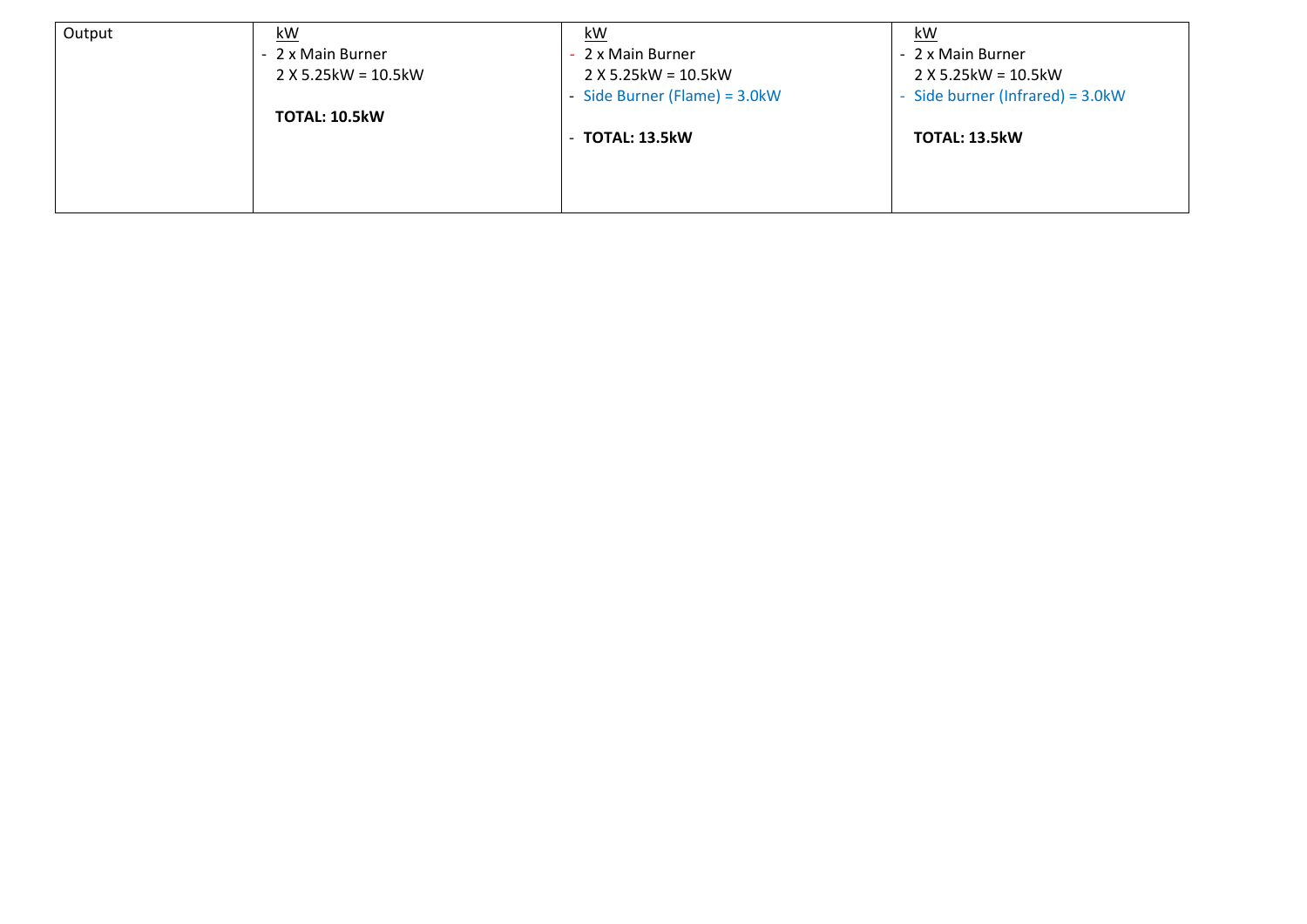## **1. NAPOLEON** *GAS CART* **FEATURES**

| 1.1 | <b>ADOLF</b>                 | ACCU-PROBE™ Temperature Gauge.<br>Wide temperature ranges from 0-700 degrees<br>Fahrenheit (0-370 degrees Celsius) ideal for smoking and<br>searing |
|-----|------------------------------|-----------------------------------------------------------------------------------------------------------------------------------------------------|
| 1.2 |                              | Jetfire <sup>™</sup> Ignition System.<br>Each burner can start up individually<br>304 Stainless Steel Burner                                        |
|     | <b><i><u>ARASTER</u></i></b> |                                                                                                                                                     |
| 1.3 |                              | Cook with charcoal on a gas grill (not included)<br>By using 67732 Napoleon Charcoal Tray (sold separately)                                         |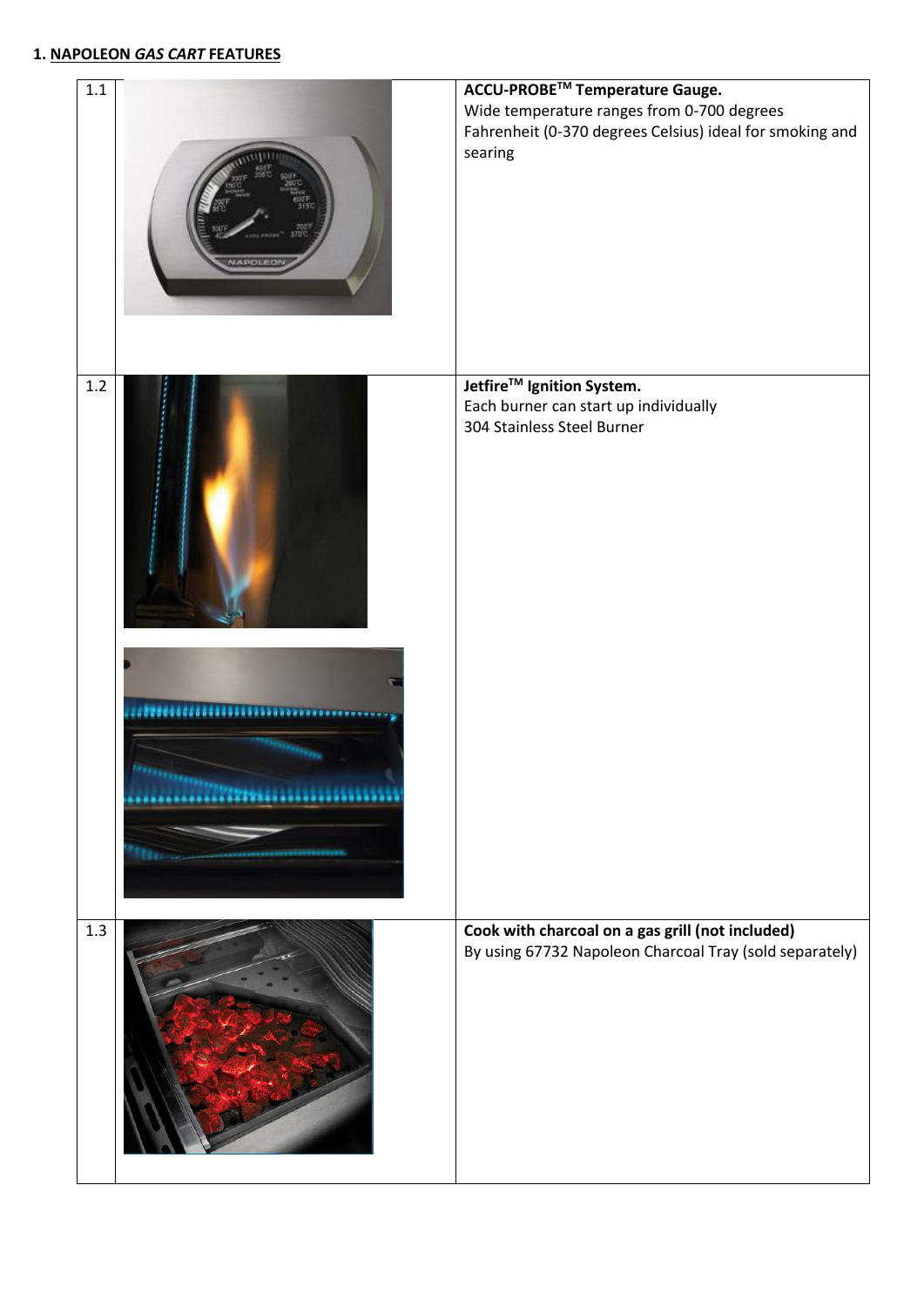

## **2. NAPOLEON** *ROUGE* **FEATURES**

| 2.1   | <b>Fully cast aluminium firebox</b><br>- No welds, no seams, no rivets<br>- No leakage, no rust, no deterioration or<br>corrosion at critical points inside the firebox |
|-------|-------------------------------------------------------------------------------------------------------------------------------------------------------------------------|
| $2.2$ | <b>Stainless Steel Dual-Level Sear Plates</b><br>- Even heating & continuous grease run off                                                                             |